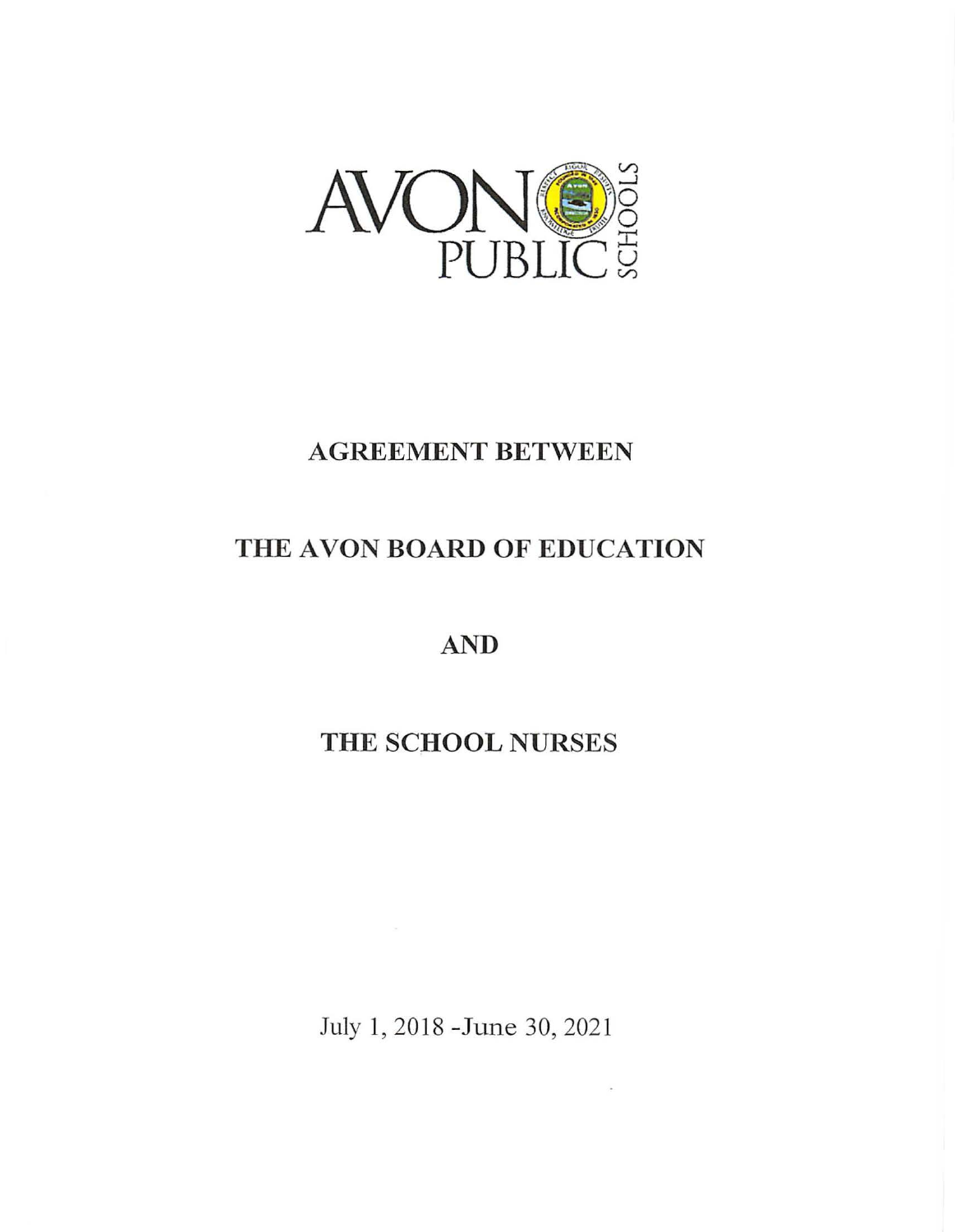# **TABLE OF CONTENTS**

|                     |                                             | Page           |
|---------------------|---------------------------------------------|----------------|
| <b>ARTICLE I</b>    | Preamble                                    | $\mathbf{1}$   |
| <b>ARTICLE II</b>   | <b>Personnel Policies and Practices</b>     | $\mathbf{1}$   |
| <b>ARTICLE III</b>  | Supervision and Staff Development           | $\overline{2}$ |
| <b>ARTICLE IV</b>   | Wages                                       | $\overline{2}$ |
| <b>ARTICLE V</b>    | <b>Working Hours and Working Conditions</b> | 3              |
| <b>ARTICLE VI</b>   | DressCode                                   | $\overline{4}$ |
| <b>ARTICLE VII</b>  | <b>Insurance and Benefits</b>               | 4              |
| <b>ARTICLE VIII</b> | Leave Provisions                            | 6              |
| <b>ARTICLE IX</b>   | <b>Staff Evaluation</b>                     | $\tau$         |
| <b>ARTICLE X</b>    | <b>Termination of Service</b>               | 7              |
| <b>ARTICLE XI</b>   | Grievance Procedure                         | 8              |
| <b>ARTICLE XII</b>  | Mid-Term Negotiations                       | 8              |
| <b>ARTICLE XIII</b> | Duration                                    | 8              |
|                     | Appendix A                                  | 9              |

 $\sim 400$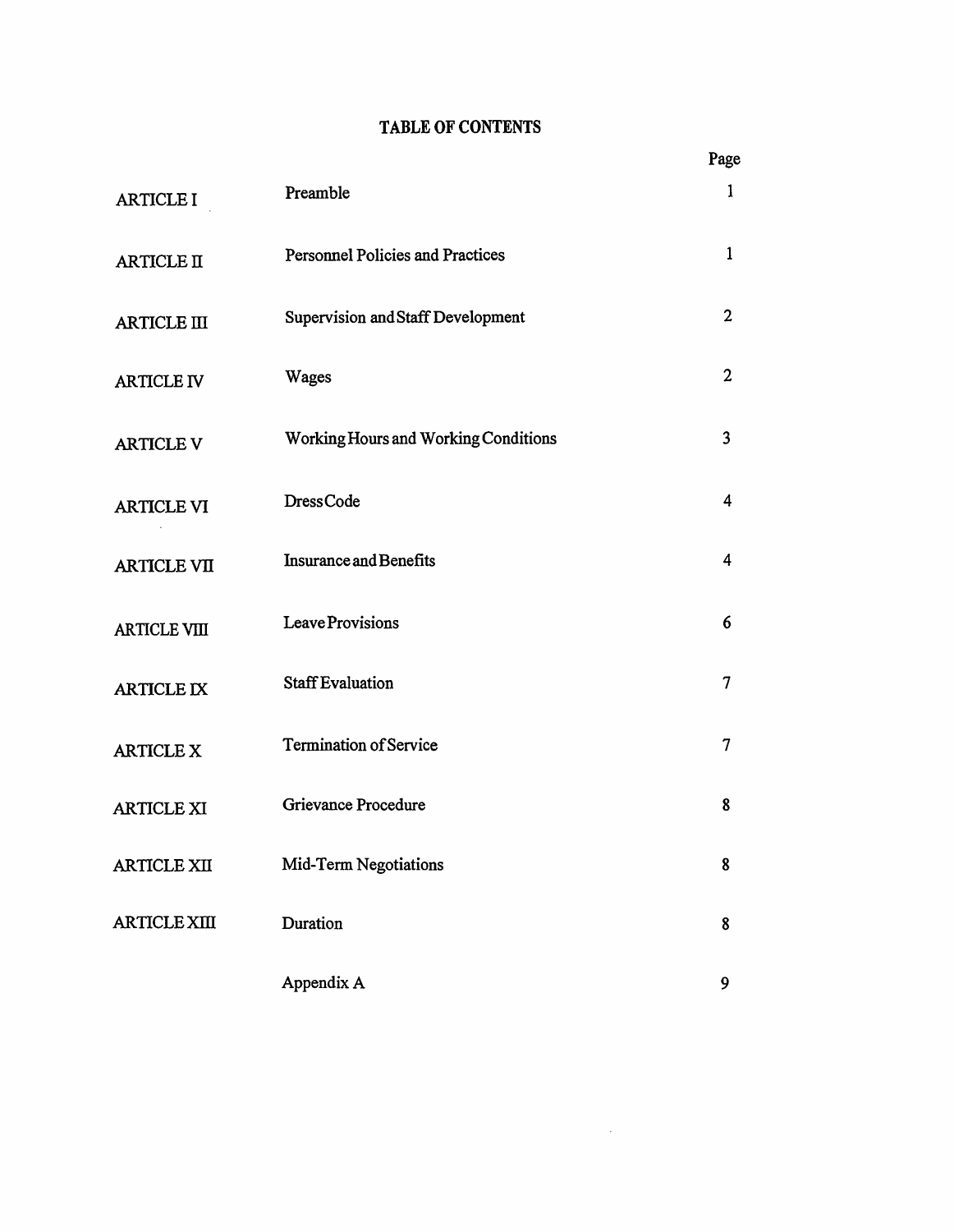# **AVON SCHOOL NURSES**

## **ARTICLE** I

#### PREAMBLE

Whereas, the Avon Board of Education (herein called the Board) and the Avon School Nurses, including but not limited to Nurses hired for individual students, (herein called the Nurses) recognize the importance of sustaining harmonious relationships between the Board and the Nurses and encouraging the School Nurses to provide full service to the Board and the .Town of Avon and to the improvement of quality of said service and assuring necessary, usual and beneficial communications between the Board and the School Nurses.

Now therefore in consideration of these premises and other worthwhile considerations, the Board and the Nurses enter into this Agreement.

#### **ARTICLE** II

#### PERSONNEL POLICIES AND PRACTICES

- A. School Nurses are required to meet state qualification standards for licensure as stated in State Statutes, Section 10-212, 2.
- B. Application for employment must be submitted on Board of Education forms.
- C. A physical examination, including TB skin test (if previously negative) and chest x-ray (if conversion to positive PPD has occurred) is required prior to the first day of employment. Repeat chest x-ray for previously known TB positive reactors is not required and is to be done only at the discretion of the examining physician.
- D. There is a six month probationary period following date of employment. This period shall be used to evaluate the Nurse's performance. Termination of an employee whose performance does not meet required work standards may occur anytime within the six month period.
- E. The Board makes no discrimination as to race, creed, color or sex with regard to hiring, assignment, promotion or other conditions of staff employment.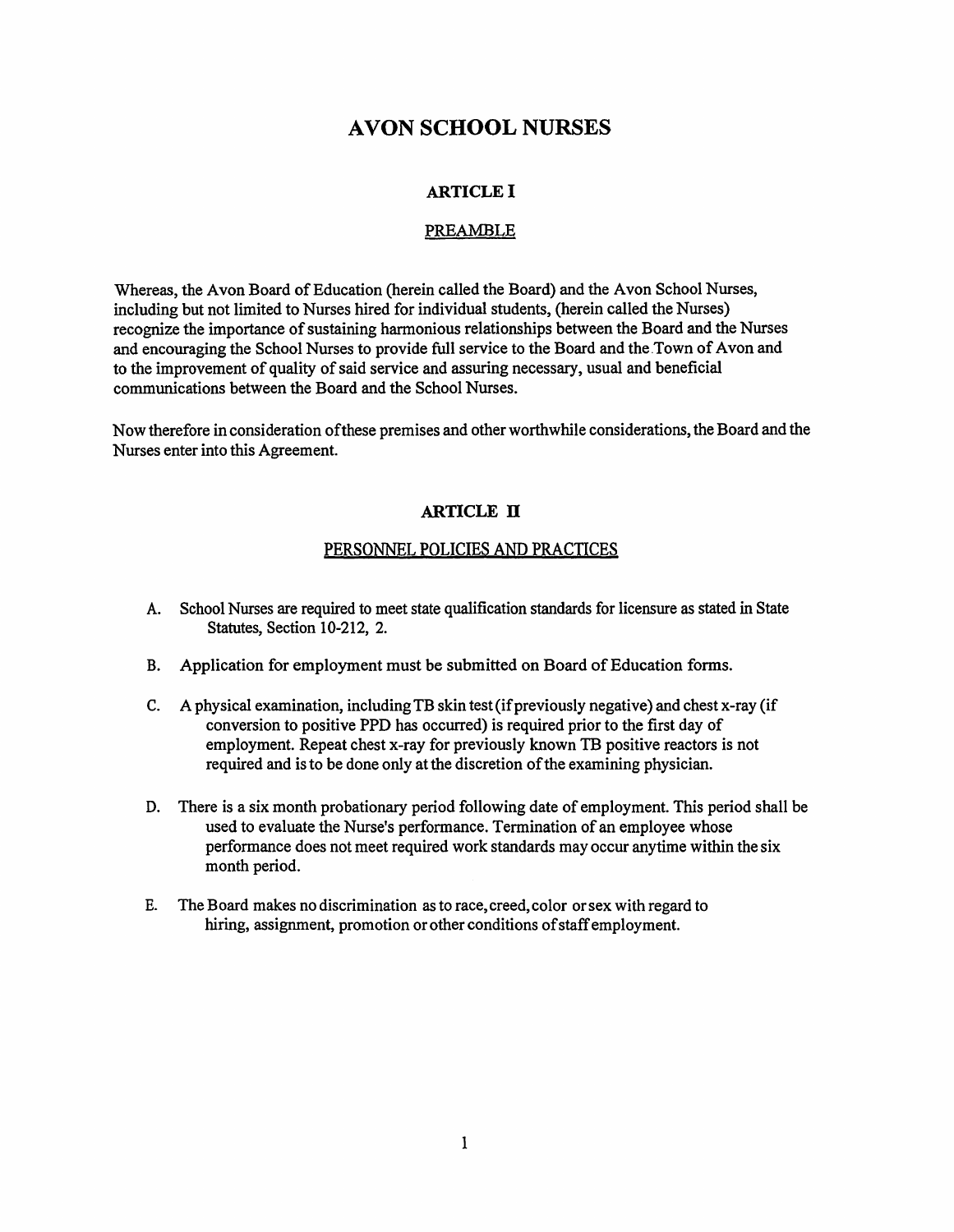#### **ARTICLE** ID

#### SUPERVISION AND STAFF DEVELOPMENT

Planned initial orientation and explanation of policies will be carried out by the Director of Pupil Services who is responsible, in consultation with the building principals, for the supervision of all school health personnel.

Nurses are required to maintain up-to-date CPR certification and State of Connecticut R.N. license as a condition of employment.

### **ARTICLE** IV

#### WAGES

- A. Remuneration of all Nurses shall be in accordance with schedules set forth in Appendix A.
- B. Total salary will be divided across 22 payrolls following the established teacher payroll schedule and will be paid on a bi-weekly basis with the following required deductions:
	- 1. Federal income taxes according to prevailing tax rate for number of dependents indicated by the employee on a W-4 form.
	- 2. Social security according to prevailing rate.
	- 3. Voluntary employee deductions.
		- a. Health plan
		- b. Dental plan
		- c. Pension Plan (employees hired before July 1, 2012)
		- d. 403B
		- e. Others
- C. Employees covered by this contract shall have available to them at no cost Section 125 Dependent Care Assistance (IRC Section 129).
- D. Transportation Allowance Each Nurse using his/her own automobile for conducting school business shall be reimbursed for all mileage driven, at the current federal reimbursement rate.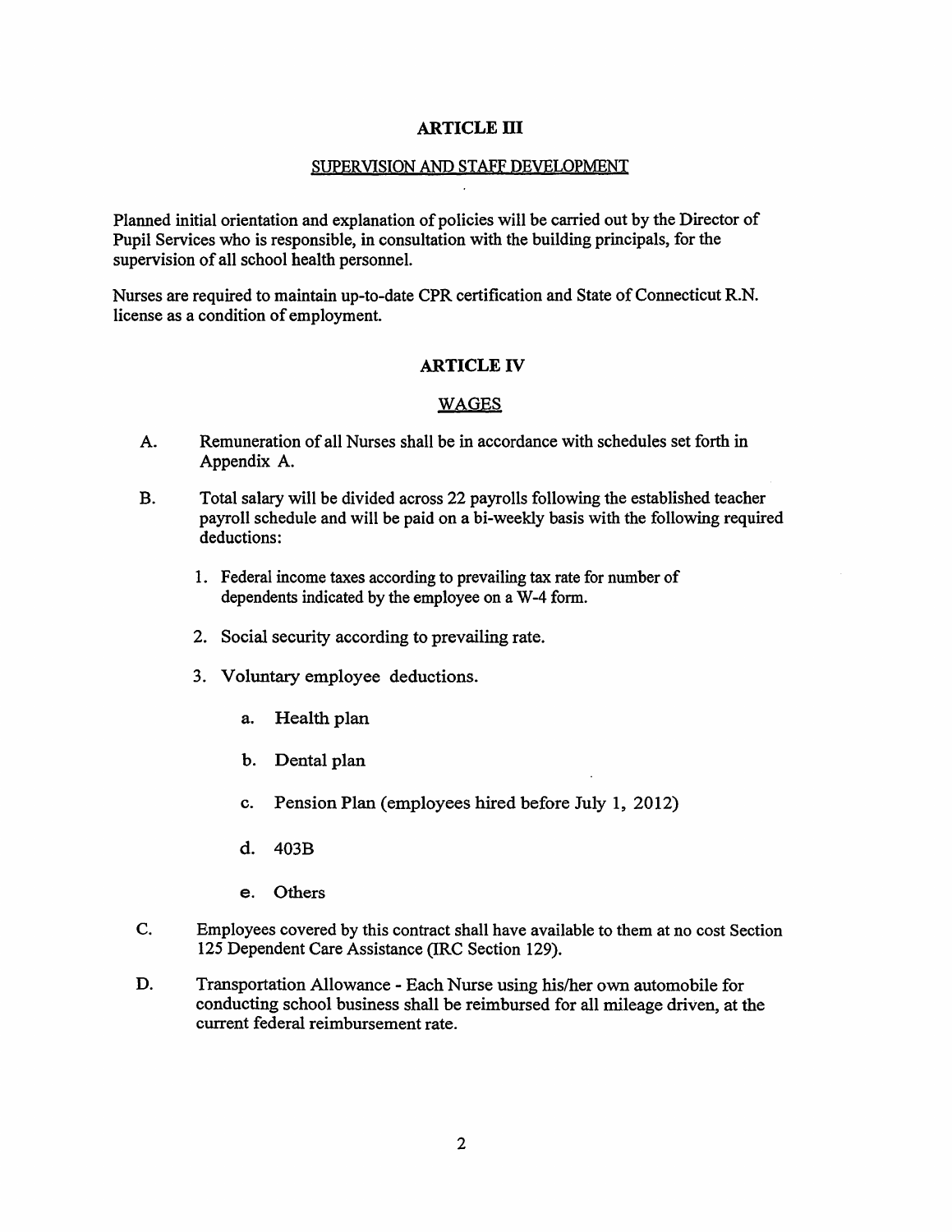### **ARTICLEV**

#### WORKING HOURS AND WORKING CONDITIONS

- A. Each work year covered by this agreement shall consist of one hundred eighty three (183) work days plus three, non-cumulative vacation days, for each Nurse who is employed more than 90 days per school year. One day may be taken during the school year. The other two days will be taken during the district's scheduled vacation periods and arc calculated as part of the total salary. In addition, each Nurse shall receive seven paid holidays as follows: Presidents' Day, Good Friday, Memorial Day, Columbus Day, Thanksgiving Day, Christmas Day and New Year's Day.
- B. The work day shall be  $7\frac{1}{2}$  hours each day shall include a paid twenty (20) minute lunch period. School Nurses must remain on the school premises during the lunch period and are subject to call during this entire period. The starting and ending hours of the work day shall be determined by the Director of Pupil Services in consultation with the building principals.
- C. In the event that a Nurse is required to work overtime ( over 40 hours per week), he/she will be paid time and a half for this overtime work.
- D. Extended hours for coverage of after school athletics or activities may be required.
- E. The school building principals and/or the supervising Nurse must be notified in advance in the event of absence from work. School Nurses are required to enter absences using the absence tracking system set forth by the District.
- F. School Nurses may be required to report for orientation or refresher classes prior to the start of the school year or throughout the school year.
- G. Work during days that school is not in session may include tasks related to school registration, physicals, immunization, health compliance issues or other unique situations that may arise.
- H. On early school curriculum dismissal, School Nurses may be required to remain on duty working regular hours. If schools are closed prior to regular dismissal time due to an emergency situation, Nurses will proceed to leave their work assignments at a time determined by the Superintendent and/or his or her designee. Nurses will be paid for a full school day.
- I. On days in which late openings occur due to inclement weather, School Nurses will be paid for a normal school day and are expected to report for duty at least *Yz* hour prior to student arrival.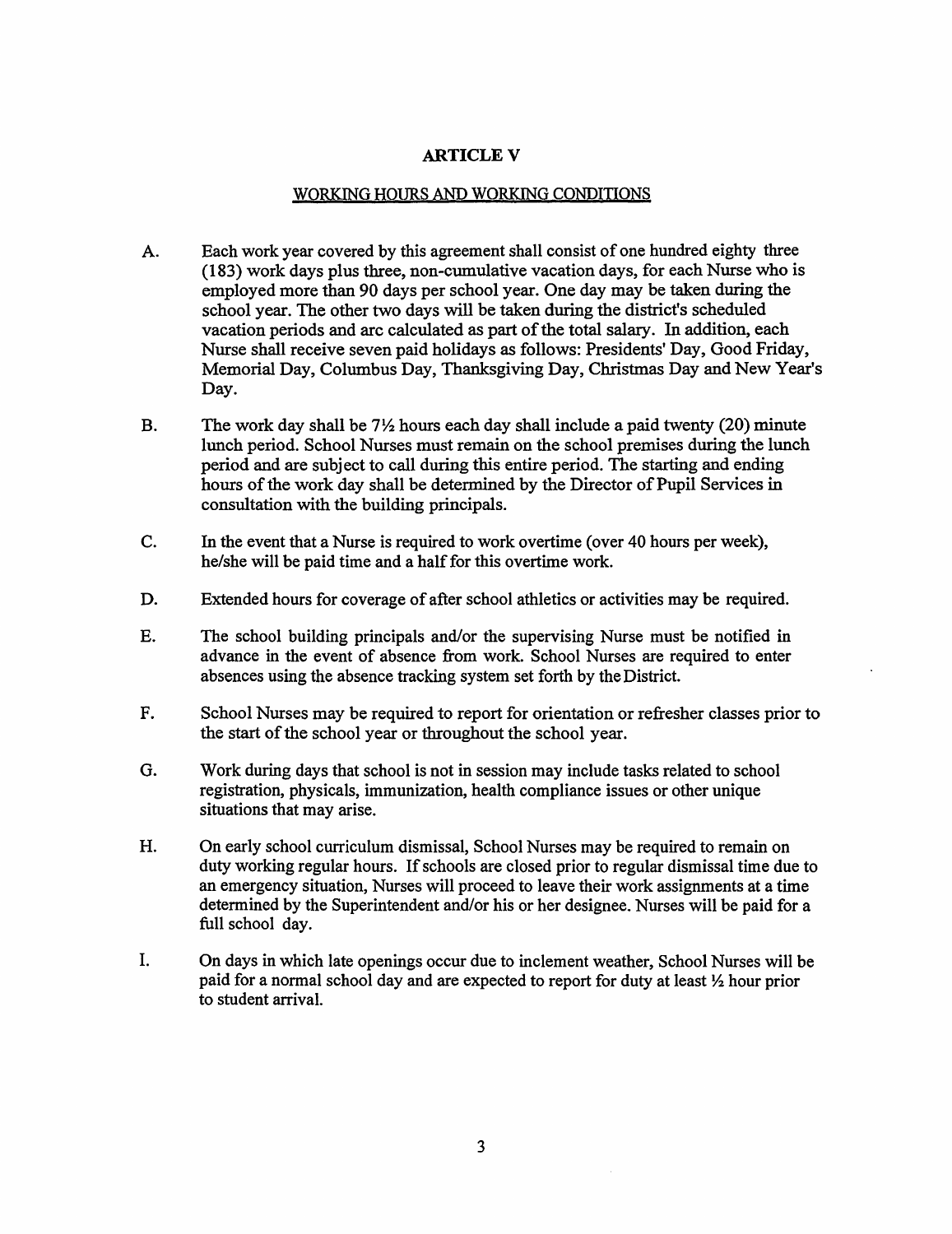#### **ARTICLE VI**

#### DRESS CODE

The Board approves of the practice of Nurses having a lab coat available in an emergency, but will not require Nurses to wear than during the normal course of their duties. Nurses on class trips shall wear identifiable attire.

#### **ARTICLE VII**

#### INSURANCE AND BENEFITS

Employees with sixty (60) school days of service in the Avon Public Schools who work thirty (30) or more hours per week shall be eligible for participation in the insurance plans offered to employees of the Avon Board of Education.

- A. Workers' Compensation -The Board carries Workers' Compensation for all employees. Accidents occurring on duty or an illness which may be of occupational origin shall be reported immediately to the school building principal.
- B. MEDICAL INSURANCE

1. There shall be 2 insurance plans available to Nurses. The Plans shall be an HSA and a POS plan. Eligible Nurses and dependents may enroll in the district's health insurance plans.

The HSA (Health Savings Account) plan shall be the core insurance plan. For any Nurses wishing to remain in the POS plan, the Board will contribute toward the cost of that plan an amount equal to the dollar amount contributed by the Board toward the premium of the HSA plan for the Nurses' coverage level. Any Nurse remaining enrolled in the POS plan shall pay the full difference between the dollar amount contributed by the Board and the full cost of the POS plan.

The Board will pay the following percentages of the total premium costs of the HSA plan:

|         | <b>BOE</b> | <b>Nurses</b> |
|---------|------------|---------------|
| 2018-19 | 81%        | 19.0%         |
| 2019-20 | 81%        | 19.0%         |
| 2020-21 | 81%        | 19.0%         |

2. The POS shall have the following co-payment structure and prescription benefits:

| OV co-payment               | \$20                |  |
|-----------------------------|---------------------|--|
| Specialists visits          | \$20                |  |
| ER                          | \$50 (co-pay waived |  |
| Outpatient surgery facility | \$100               |  |
| In-patient hospitalization  | \$200               |  |
| Prescription Coverage       | 3 Tier copay plan   |  |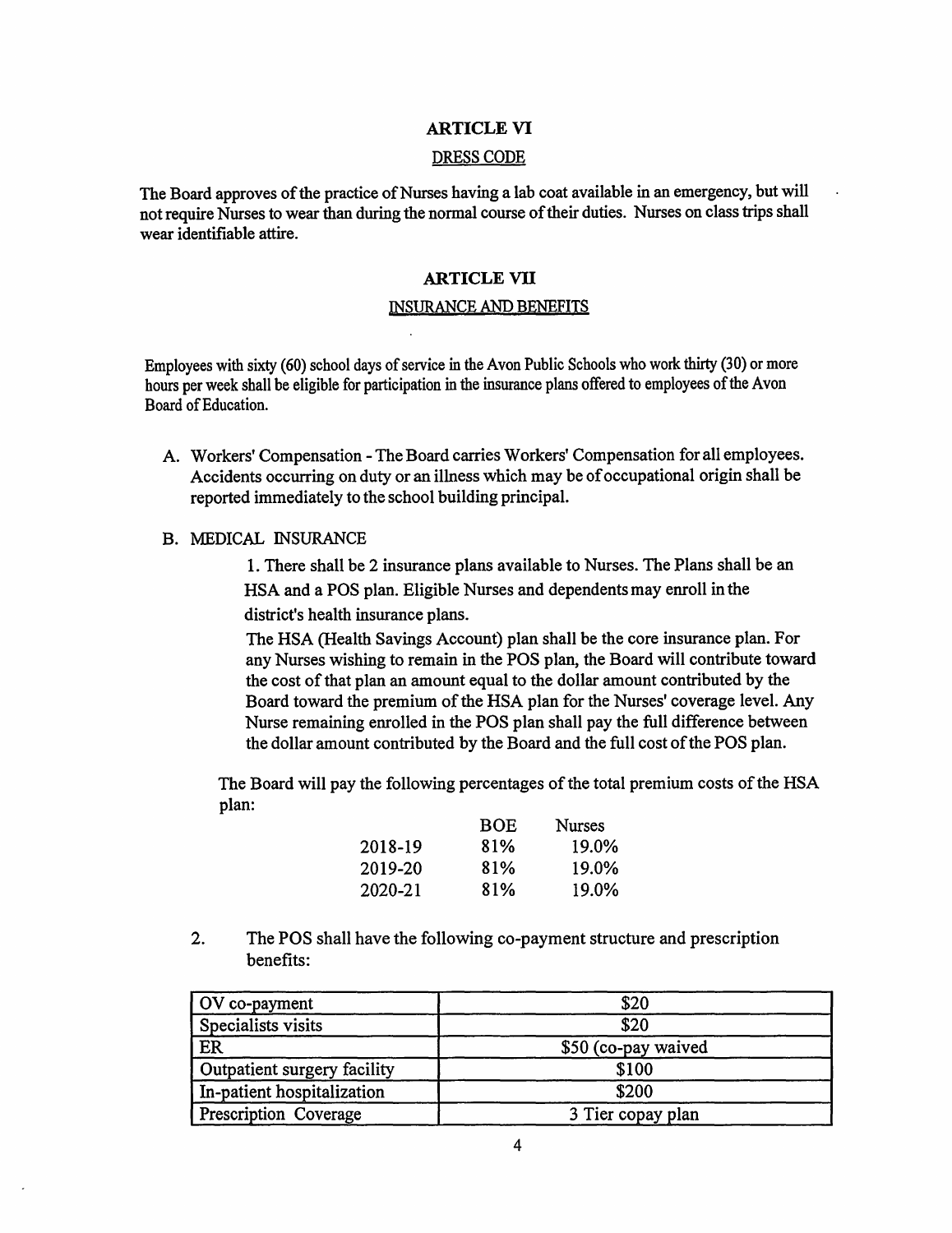|                       | ----<br>---                             |
|-----------------------|-----------------------------------------|
| Retail<br>Co-payments | $\sim$<br>,,,,<br>m –<br>ـە<br>-------- |

3. The HSAshall have the £011 owing structure:

|                               | In-Network                                                                                                                          | Out-of-Network                                                              |
|-------------------------------|-------------------------------------------------------------------------------------------------------------------------------------|-----------------------------------------------------------------------------|
| <b>Annual Deductible</b>      | \$2000/4000                                                                                                                         |                                                                             |
| (Individual/Aggregate Family) |                                                                                                                                     |                                                                             |
| Co-insurance                  | 0% after deductible                                                                                                                 | 20% co-insurance after                                                      |
|                               |                                                                                                                                     | deductible, subject to co-                                                  |
|                               |                                                                                                                                     | insurance limits                                                            |
| Co-insurance Maximum          | \$3,000/6,000                                                                                                                       |                                                                             |
| (Individual/Aggregate Family) | (Out of network Coinsurance and In-                                                                                                 |                                                                             |
|                               | network post deductible RX copays)                                                                                                  |                                                                             |
| <b>Cost Share Maximum</b>     | \$5,000/10,000                                                                                                                      |                                                                             |
| (Individual/Aggregate Family) |                                                                                                                                     |                                                                             |
| Lifetime Maximum              | Unlimited                                                                                                                           | \$1,000,000                                                                 |
| <b>Preventive Care</b>        | Deductible waived                                                                                                                   | N/A                                                                         |
| Prescription Drug Coverage    | Treated as any other medical<br>expense, Subject to deductible,<br>once deductible is met, then<br>\$5/20/35 copay per prescription | 20% co-insurance<br>after deductible,<br>subject to co-<br>insurance limits |

The Board will fund fifty percent (50%) of the applicable HSA deductible in, 2018-19, 2019-20 and 2020-21 for each full-time employee who elects coverage under the high deductible/RSA plan (with pro-rated funding of the deductible for part-time or partial year employees). In 2018-19, the Board's contribution toward the HSA deductible will be deposited within the first two weeks of July. For the 2019-20 and 2020-2021, the Board's contribution toward the HSA deductible will be deposited into the HSA accounts in two equal installments on or around the first two weeks of July and January. The parties acknowledge that the Board's contribution toward the funding of the HSA plan is not an element of the underlying insurance plan, but rather relates to the manner in which the deductible shall be funded for actively employed employees. The Board shall have no obligation to fund any portion of the HSA deductible for retirees or other individuals upon their separation from employment. For any plan year in which an employee is enrolled in the high deductible/RSA plan for only a portion of the plan year, the Board's contribution toward the funding of the deductible shall be pro-rated.

Health Reimbursement Account: A Health Reimbursement Account ("HRA") shall be made available for any Nurse who is precluded from participating in a Health Savings Account ("HSA ") because the Nurse receives Medicare and/or veterans' benefits. The annual maximum reimbursement by the Board for Nurses participating in the HRA shall not exceed the dollar amount of the Board's annual HSA contribution for Nurses enrolled in the HSA. The Board shall have no responsibility for any administrative and/or monthly costs associated with the set-up and/or administration of the HRA.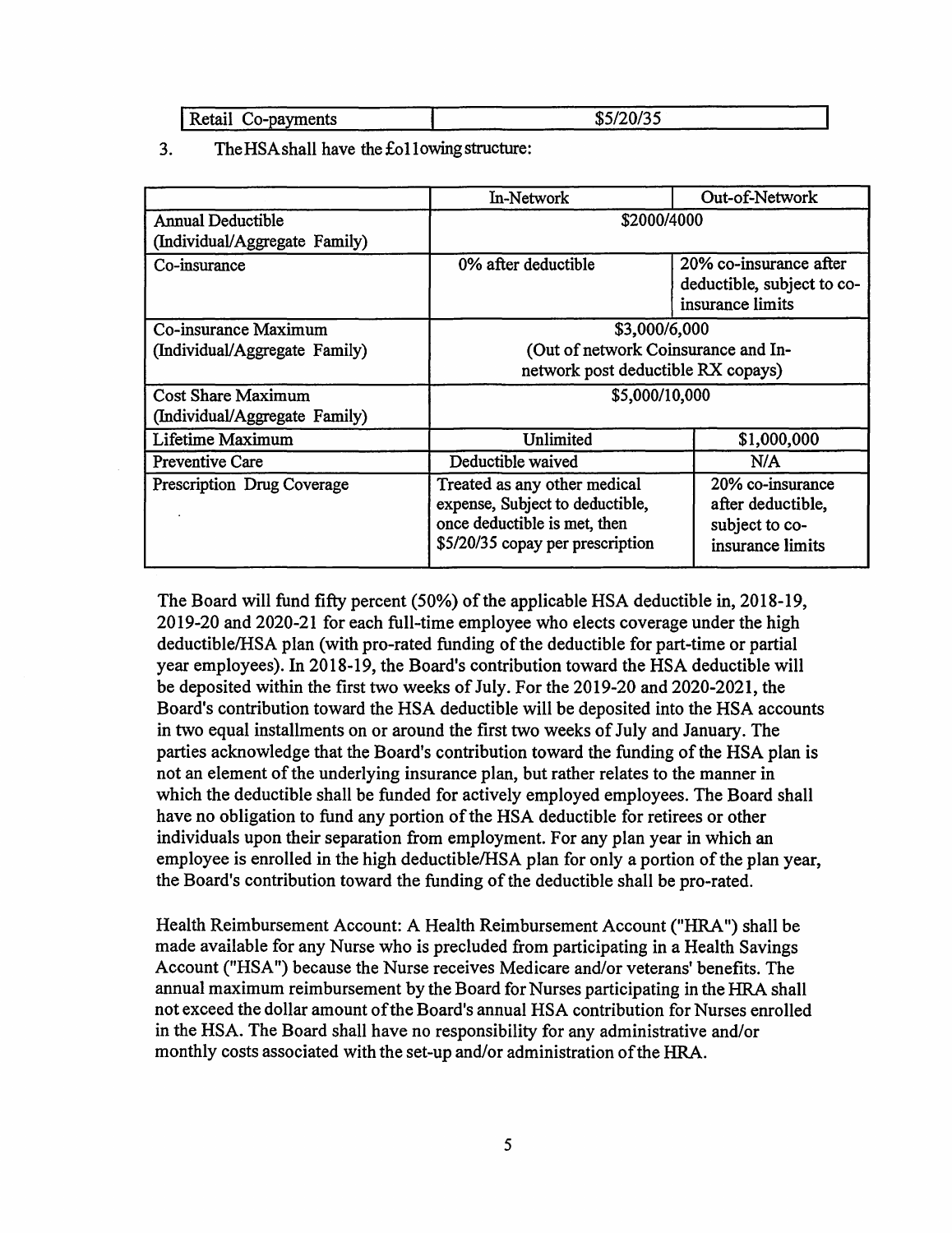#### C. DENTAL INSURANCE

 $\mathbf{r}$ 

The Board of Education will provide a dental plan for Nurses and eligible dependents, with the following percentages of the total premium costs:

|         | <b>BOE</b> | <b>Nurses</b> |
|---------|------------|---------------|
| 2018-19 | 80%        | <b>20%</b>    |
| 2019-20 | 80%        | 20%           |
| 2020-21 | 80%        | <b>20%</b>    |

- D. School Nurses who retire with twelve years of service and age fifty-five or older may purchase health insurance coverage, which they hold at retirement, at their own expense under the group rate as long as their coverage is uninterrupted.
- E. The Board of Education reserves the right to change medical carrier(s)/administrators noted in this article, so long as the coverage provided to the employee(s) is comparable to those provided by the current carrier(s).
- F. All employees must participate in Social Security from the start of employment.
- G. A \$20,000 noncontributory life insurance policy will be provided to all employees. Optional coverage up to \$50,000.00 is available at the employee's cost.
- H. Professional malpractice insurance is available to all employees through the Professional Nurses' Association, the cost of which is reimbursable to the employee upon presentation to the Business Office of proper documentation of coverage and payment.
- I. Nurses hired after July 1, 2012 will not participate in the Town pension plan. Theywill receive a 4% annual contribution to their 403(b) plan.
- J. Annual State of Connecticut R.N. licensing fees will be reimbursable to the employee upon presentation of documentation to the Business Office.

#### **ARTICLEVIll**

#### LEA VE PROVISIONS

- A. Sick Leave
	- I. All School Nurses shall be entitled to fifteen (15) days annually, cumulative to a total of 180 days, after the Nurse has been employed six (6) months. The Nurse will be paid \$5.00/day for any accumulated sick leave at the time of retirement.
	- 2. A medical certificate may be necessary for all absences in excess of five (5) consecutive working days.
	- 3. Jury Duty Any Nurse required to appear for jury duty shall be granted a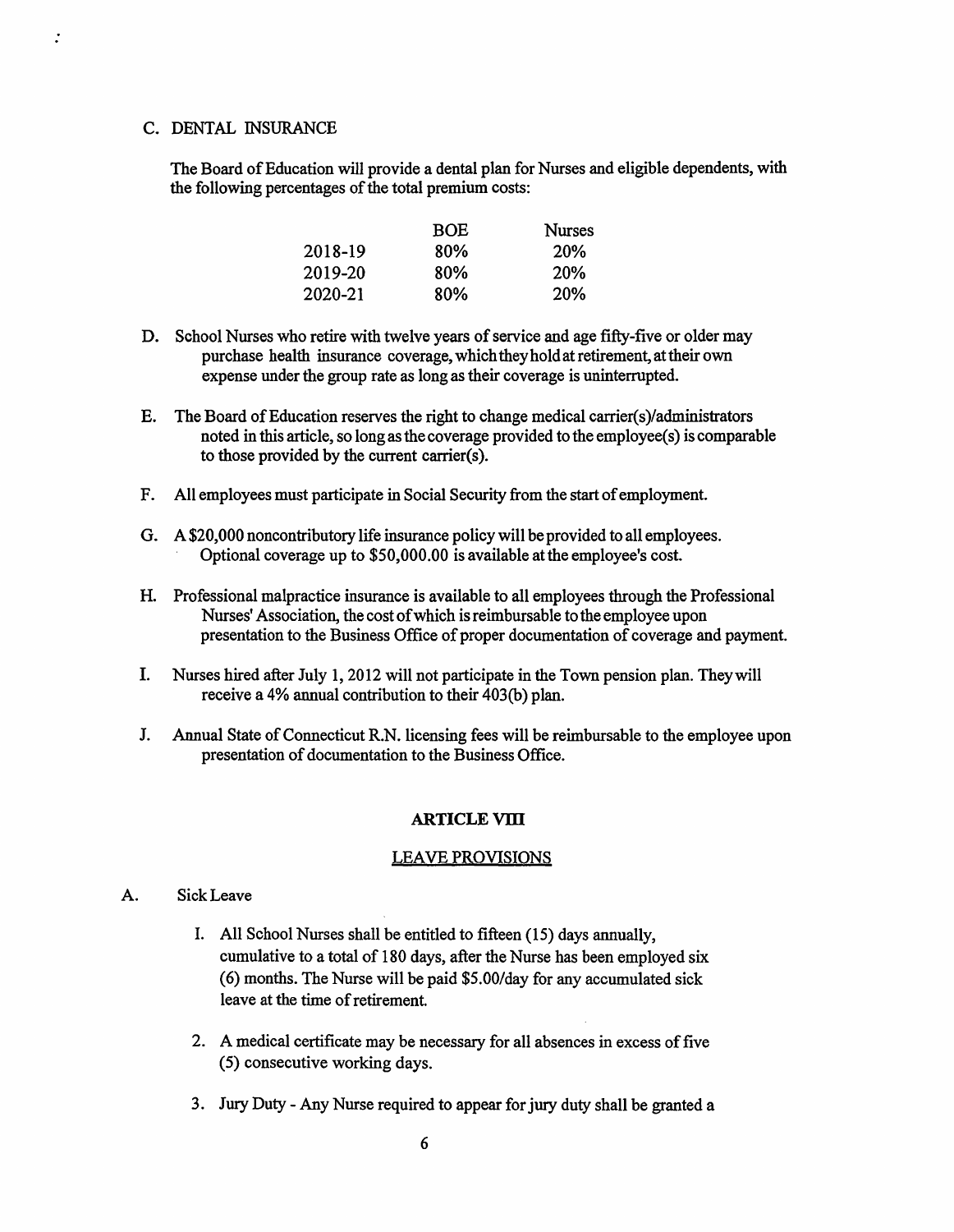leave of absence for the duration of said duty and shall be paid the difference between earned salary and the amount received for jury duty.

- B. Personal Leave Where absence from work is necessary and unavoidable, each Nurse may be granted a maximum of four (4) days, noncumulative, with pay, per school year. Application for personal leave will be made to the Director of Pupil Services or the building principal and must stipulate the reason for the personal day.
- C. Pregnancy and Childbearing Leave-Provisions of the Connecticut General Statutes shall apply concerning leave for pregnancy and childbirth.
- D. Professional Days Each Nurse may be permitted days for attendance at recognized educational meetings. Each day will be granted by the principal or Director of Pupil Services without loss of pay on the basis of benefit to the school system. The Board will pay reasonable expenses incurred by Nurses attending workshops, seminars, conferences or other professional improvement sessions.
- E. Bereavement Leave Each Nurse will receive three (3) bereavement days for an immediate family member, which includes spouse, parent, child, sibling, and grandparent. These three days may be used for only bereavement purposes.

#### **ARTICLE** IX

#### STAFF EVALUATION

- A. For new Nurses, a six (6) month evaluation will be completed by the school building principal and Coordinating Nurse.
- B. After the first year of employment, all school health personnel will be evaluated annually by the school building principal, in cooperation with the Coordinating Nurse.

#### **ARTICLEX**

#### TERMINATION OF SERVICE

Voluntary Resignation - Any Nurse leaving the employ of the Board will give the Board at least two weeks written notice.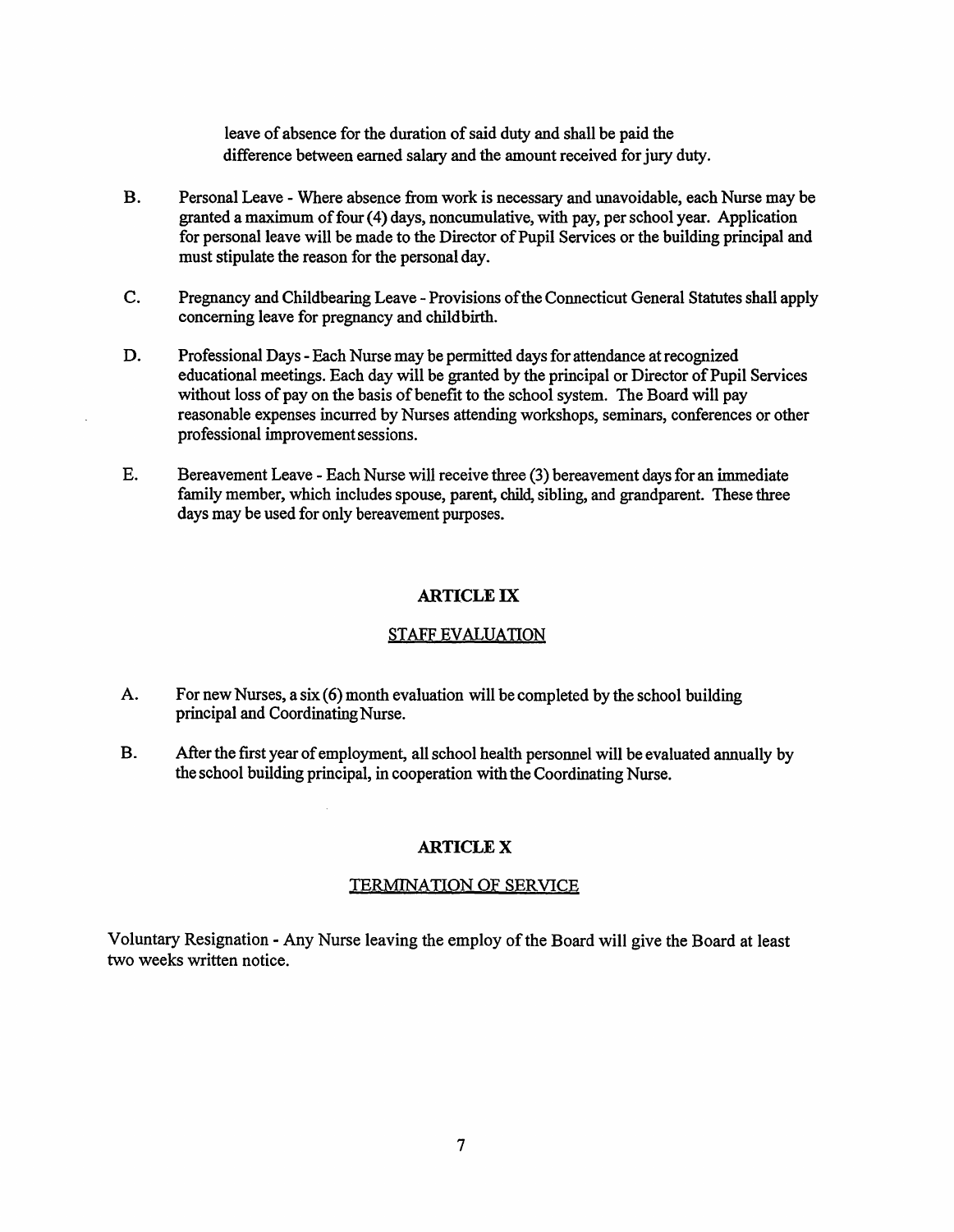#### **ARTICLE XI**

#### GRIEVANCE PROCEDURE

Matters requiring administrative attention shall be regulated in accordance with Board of Education Policy No. 2000.

#### **ARTICLE XII**

#### MID-TERM NEGOTIATIONS

If the Board determines that the total cost of a group health plan or plans offered under this contract may trigger an excise tax under Internal Revenue Code Section 4980 I, or any other local, state or federal statute or regulation, during the term of this contract, the Board and the Union will, upon the request of the Board engage in mid-term negotiations regarding the impact of such excise tax, in accordance with the Municipal Employee Relations Act (MERA). Such mid-term negotiations may include proposals designed to address the increased costs of insurance coverage including but not limited to, proposals designed to modify the plan(s) so as to reduce the cost of the plan(s) below the excise tax thresholds and/or reduce the amount of any applicable excise tax, revise employee contributions to the costs of health insurance coverage, and/or allocate the responsibility for increased costs associated with the impositions of the excise tax.

#### **ARTICLE XIII**

#### DURATION

This Agreement is made and entered into this 27th day of November , 2018 by and between the Avon Board of Education and the Avon School Nurses. This agreement covering school nursing personnel shall be effective July I, 2018 and shall remain in force and effective until June 30, 2021.

*Signature on File*  Bridget Heston Carnemolla Superintendent of Schools

*Signature on File* 

Patricia DeRossi Nurse Coordinator

11-27-18

Date

11-27-18

Date